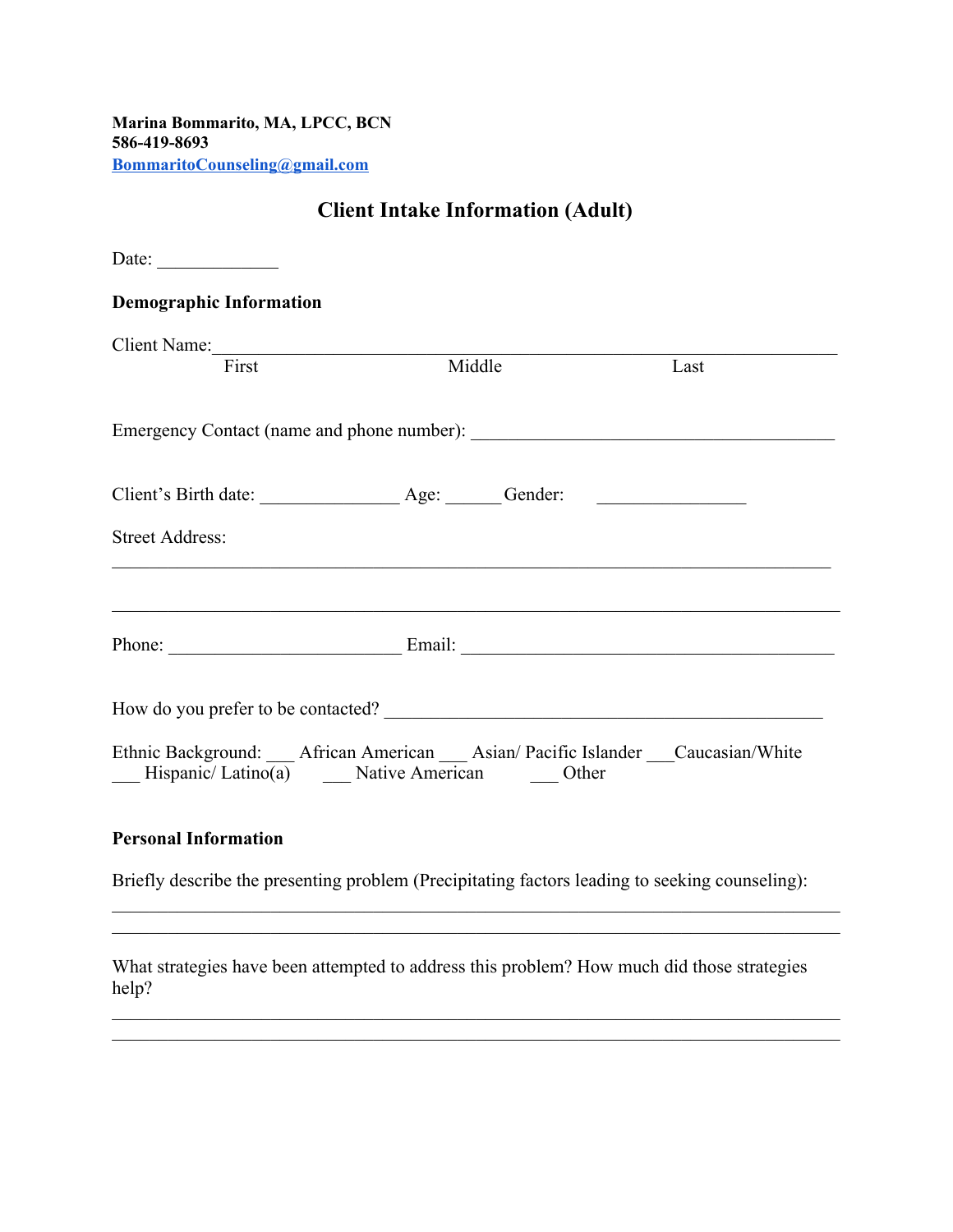When is the presenting problem less likely to occur? What typically helps you feel better?

| What are your strengths and interests?                                                                                                                                                                                            |  |       |  |  |  |  |
|-----------------------------------------------------------------------------------------------------------------------------------------------------------------------------------------------------------------------------------|--|-------|--|--|--|--|
| Are there any medical/mental health diagnoses? (if yes, please name diagnosis and age of<br>diagnosis):<br><u> 1980 - Johann Stein, marwolaethau a bhann an t-Albann an t-Albann an t-Albann an t-Albann an t-Albann an t-Alb</u> |  |       |  |  |  |  |
| Occupation: New York Contract of the Contract of the Contract of the Contract of the Contract of the Contract of the Contract of the Contract of the Contract of the Contract of the Contract of the Contract of the Contract     |  |       |  |  |  |  |
| If you are a student, what school are you attending?:                                                                                                                                                                             |  |       |  |  |  |  |
| Health:<br>(Date)<br>Please list any Medications and Reasons for Medications:                                                                                                                                                     |  | Phone |  |  |  |  |
| Briefly describe any medical health, problems, and/or any hospitalizations:                                                                                                                                                       |  |       |  |  |  |  |
| Is there a significant family medical or mental health history:                                                                                                                                                                   |  |       |  |  |  |  |
| Allergies:                                                                                                                                                                                                                        |  |       |  |  |  |  |
| Please describe any trouble you have sleeping.                                                                                                                                                                                    |  |       |  |  |  |  |
|                                                                                                                                                                                                                                   |  |       |  |  |  |  |

<u> 1989 - Johann Stoff, amerikansk politiker (d. 1989)</u>